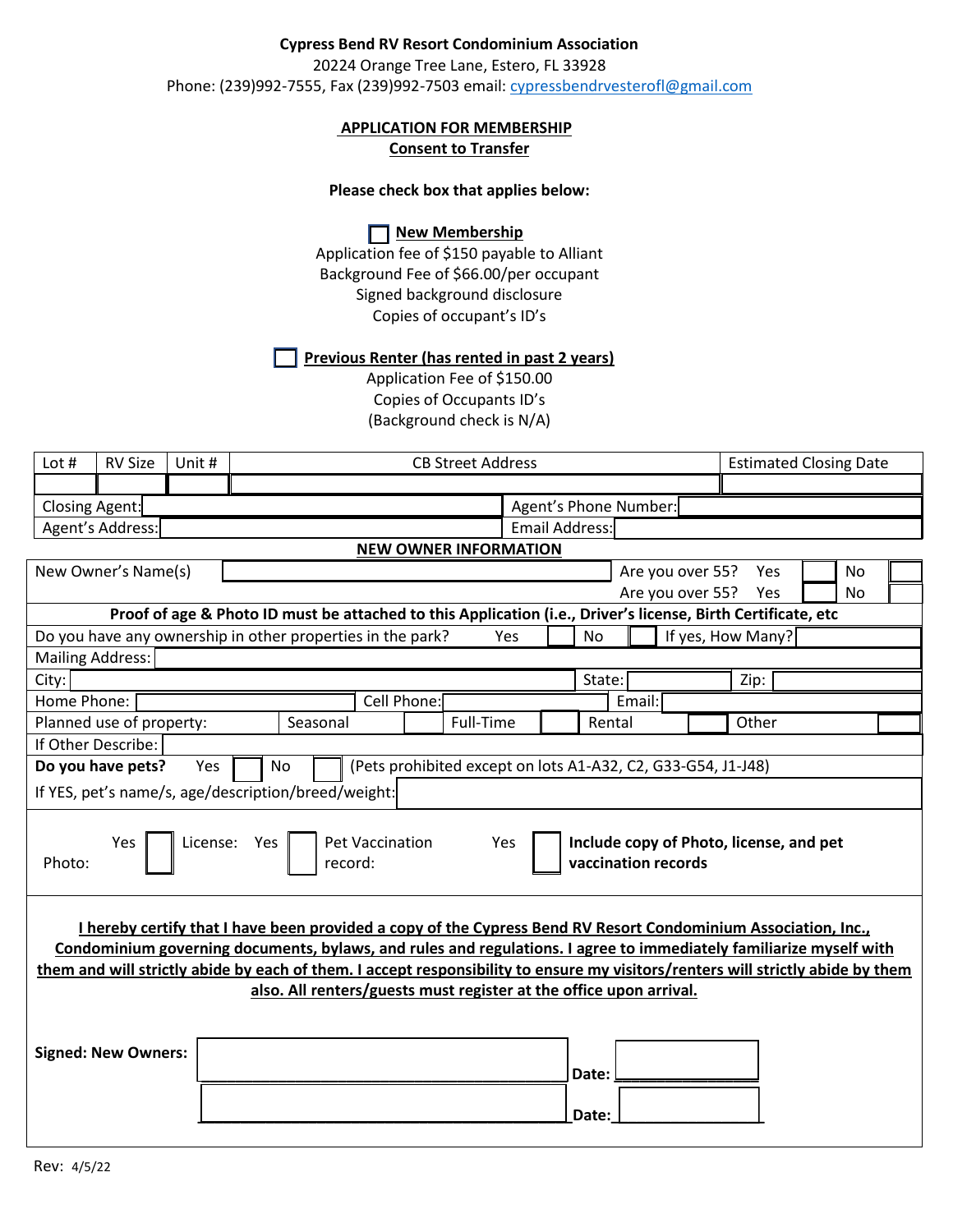| PREVIOUS OWNER INFORMATION                                                                                                                                                                                          |                                          |  |                                                                                                                   |            |  |           |  |
|---------------------------------------------------------------------------------------------------------------------------------------------------------------------------------------------------------------------|------------------------------------------|--|-------------------------------------------------------------------------------------------------------------------|------------|--|-----------|--|
| I hereby certify that we plan to transfer the property to the new owners as indicated and certify I/we have given a copy of<br>the Cypress Bend RV Resort Condominium documents, including the Rules & Regulations. |                                          |  |                                                                                                                   |            |  |           |  |
|                                                                                                                                                                                                                     |                                          |  | I have also provided the buyers with two (2) keys to the clubhouse facilities and keys to the post office box.    |            |  |           |  |
|                                                                                                                                                                                                                     |                                          |  | (Previous Owner) Please List your complete forwarding address and phone numbers                                   |            |  |           |  |
| <b>Mailing Address:</b>                                                                                                                                                                                             |                                          |  |                                                                                                                   |            |  |           |  |
| Phone:<br>Email:                                                                                                                                                                                                    |                                          |  |                                                                                                                   |            |  |           |  |
|                                                                                                                                                                                                                     |                                          |  |                                                                                                                   |            |  |           |  |
|                                                                                                                                                                                                                     | <b>Signed: Previous Owners</b>           |  |                                                                                                                   | Date:      |  |           |  |
|                                                                                                                                                                                                                     |                                          |  |                                                                                                                   |            |  |           |  |
| Date:                                                                                                                                                                                                               |                                          |  |                                                                                                                   |            |  |           |  |
|                                                                                                                                                                                                                     | Please Complete or answer the following: |  |                                                                                                                   |            |  |           |  |
| 1.                                                                                                                                                                                                                  |                                          |  | Return this form to the Cypress Bend office for the required approval, Allow a minimum of 30 days for processing. |            |  |           |  |
| 2.                                                                                                                                                                                                                  |                                          |  | Should we send an original to the closing agent for recording purposes?                                           | <b>Yes</b> |  | <b>No</b> |  |
|                                                                                                                                                                                                                     |                                          |  |                                                                                                                   |            |  |           |  |
|                                                                                                                                                                                                                     | Approved By:                             |  |                                                                                                                   | Date:      |  |           |  |
|                                                                                                                                                                                                                     | Rejected By:                             |  | <b>President, Cypress Bend RV Resort Condominium</b>                                                              |            |  |           |  |
|                                                                                                                                                                                                                     |                                          |  | Accociation Inc.                                                                                                  |            |  |           |  |

|              | Association, Inc.                                          |       |
|--------------|------------------------------------------------------------|-------|
| Approved By: |                                                            | Date: |
| Rejected By: | Vice President, Cypress Bend RV Resort Condominium         |       |
|              | <b>Association, Inc</b>                                    |       |
| Approved By: |                                                            | Date: |
| Rejected By: | Secretary, Cypress Bend RV Resort Condominium Association, |       |
|              | Inc.                                                       |       |

Alliant Property Management 13831 Vector Ave, Fort Myers FL 33907 Email: apmsupport@alliantproperty.com Phone: (239) 454-1101

 $\mathsf I$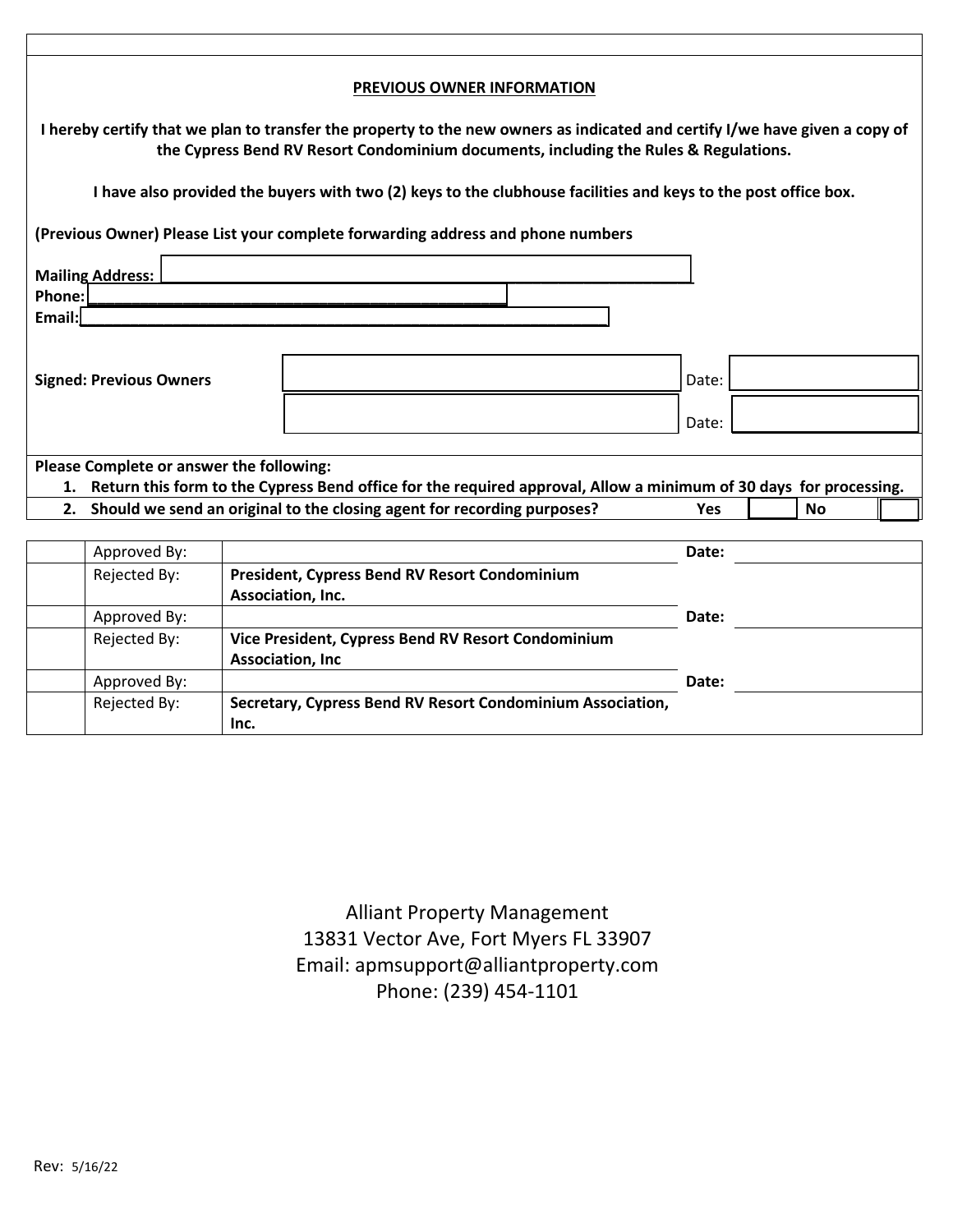#### DISCLOSURE CONSENT APPLICATION

\*Please complete this form for each person to occupy the unit of the age 18 and older. Please do not leave any blanks, as this will result in a delay of the processing of the application.\*

| Please Print Your Full Name                | Social Security Number |               |  |
|--------------------------------------------|------------------------|---------------|--|
| Please Print Any Other Names You Have Used |                        | Date Of Birth |  |
|                                            |                        |               |  |
| <b>Street Address</b>                      |                        |               |  |
| City                                       | State                  | Zip Code      |  |
| Driver's License #                         | Exp. Date              | State Issued  |  |

I hereby give consent for an investigative consumer report to be prepared on me, which may include information about me obtained from Law Enforcement Agencies, State Agencies, as well as Public Records information such as credit reports, social security information, criminal history information, motor vehicle records and workers' compensation records, such as are allowed by law and in accordance with the Americans With Disabilities Act.

| Signature | Date |
|-----------|------|
|           |      |
| Witness   | Date |